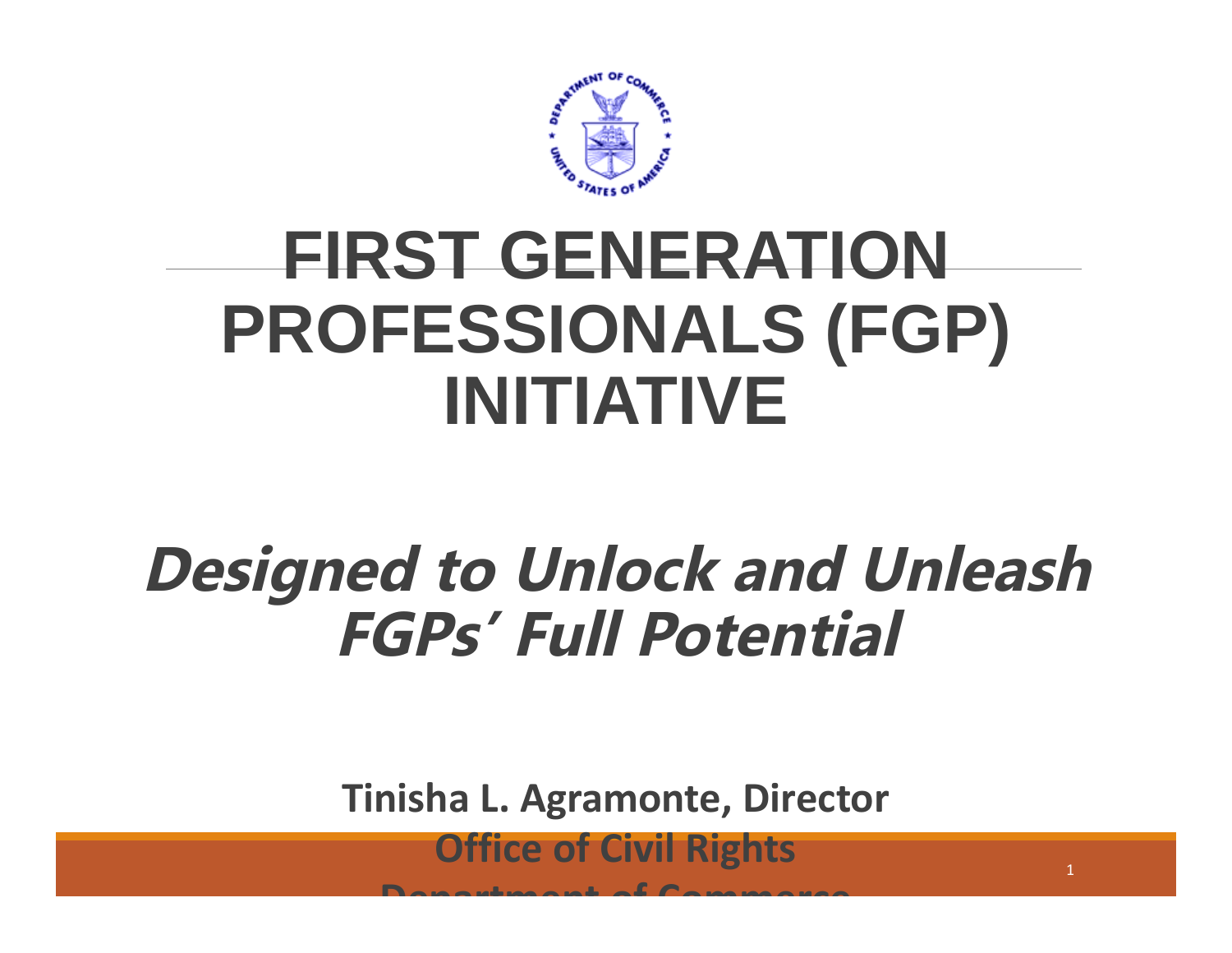## **What is a First Generation Professional?**

**For the purpose of this initiative, we have a starting point definition:**

- **A First Generation Professional (FGP) is the "First" in his/her immediate family to obtain a 4-year college degree and/or to obtain a higher level professional position than what was held by either parent.**
- $\triangle$  **This definition will be explored and likely expanded or reshaped based on a literature review and focus group research with individuals who identify as First Generation Professionals within the Department of Commerce and some partnering agencies.**

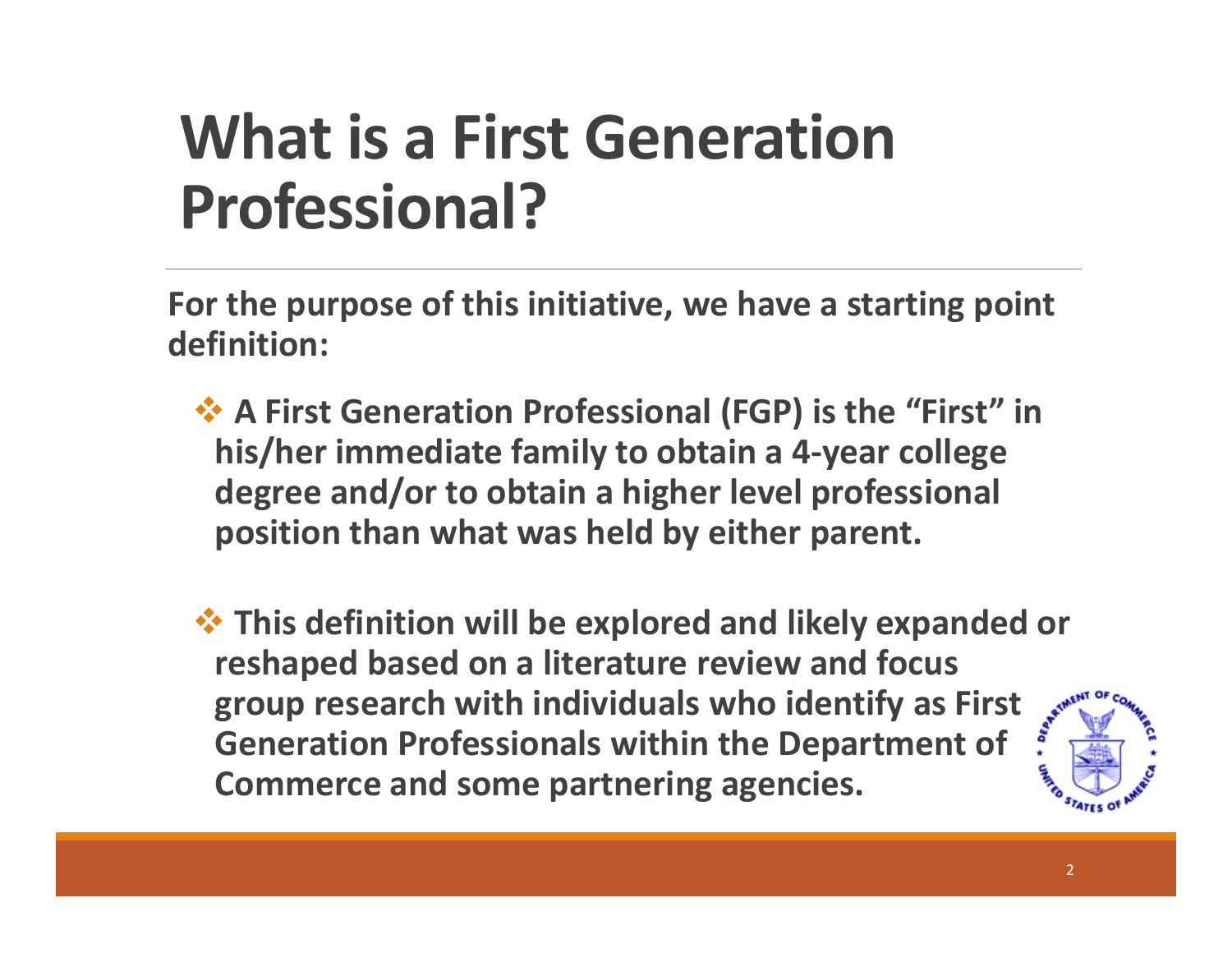## **What Got You Here May Not Get You There!**

*"You are not judged by the height you have risen but from the depth you have climbed."* 

*Frederick Douglas*

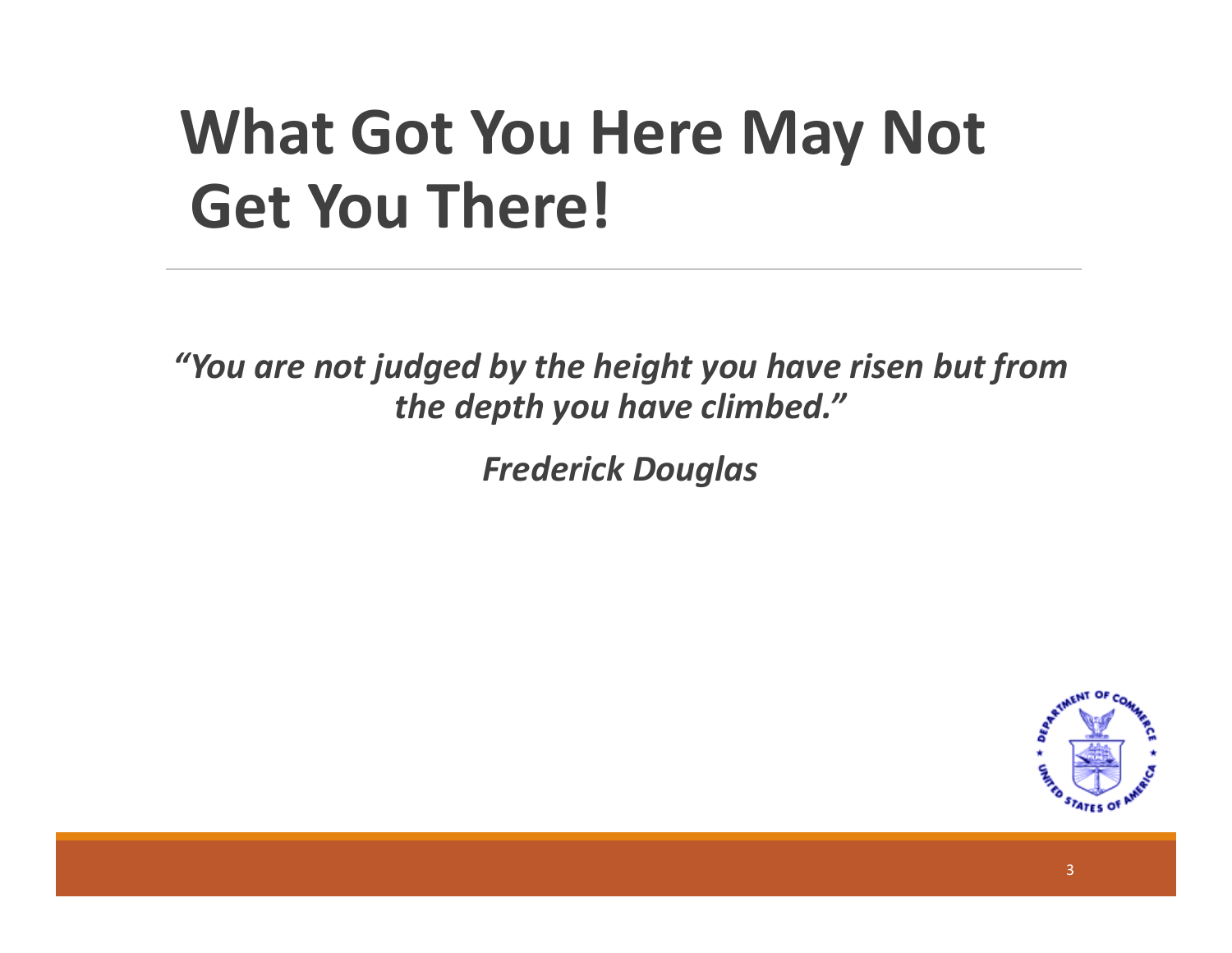# **What is Driving this Initiative?**

**<sup>◆</sup> Research shows that First Generation College Students experience a myriad of challenges navigating their academic career because they did not have access to or benefit from 1) parents who successfully navigated college before them or 2) the social and cultural capital (networks) acquired by their parents that could help them succeed on the college campus.** 

**We believe that this may be true for First Generation College Students who then become First Generation Professionals (FGP). Some FGPs, particularly those who hail from** *lower socio-economic conditions***, may face individual challenges and institutional barriers that impact their career success.**

 $\blacklozenge$ 

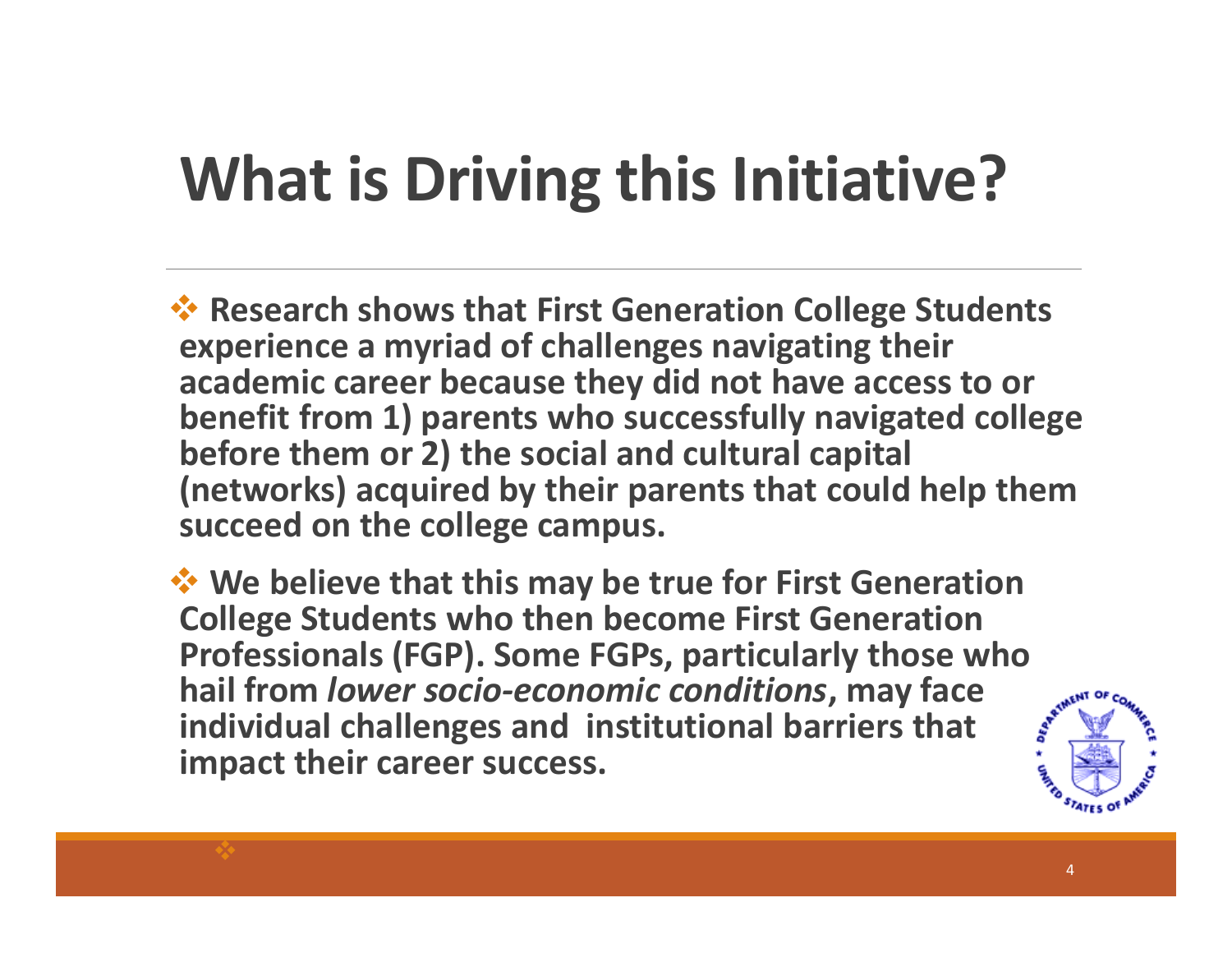# **Expanding Inclusion Analysis Paradigm**

 **Expanding barrier analyses efforts to examine workforce inclusion through a broader lens that includes socio-economic (SES) class and/or the intersection of SES and primary diversity characteristics (race, ethnicity, gender, disability, etc.).**

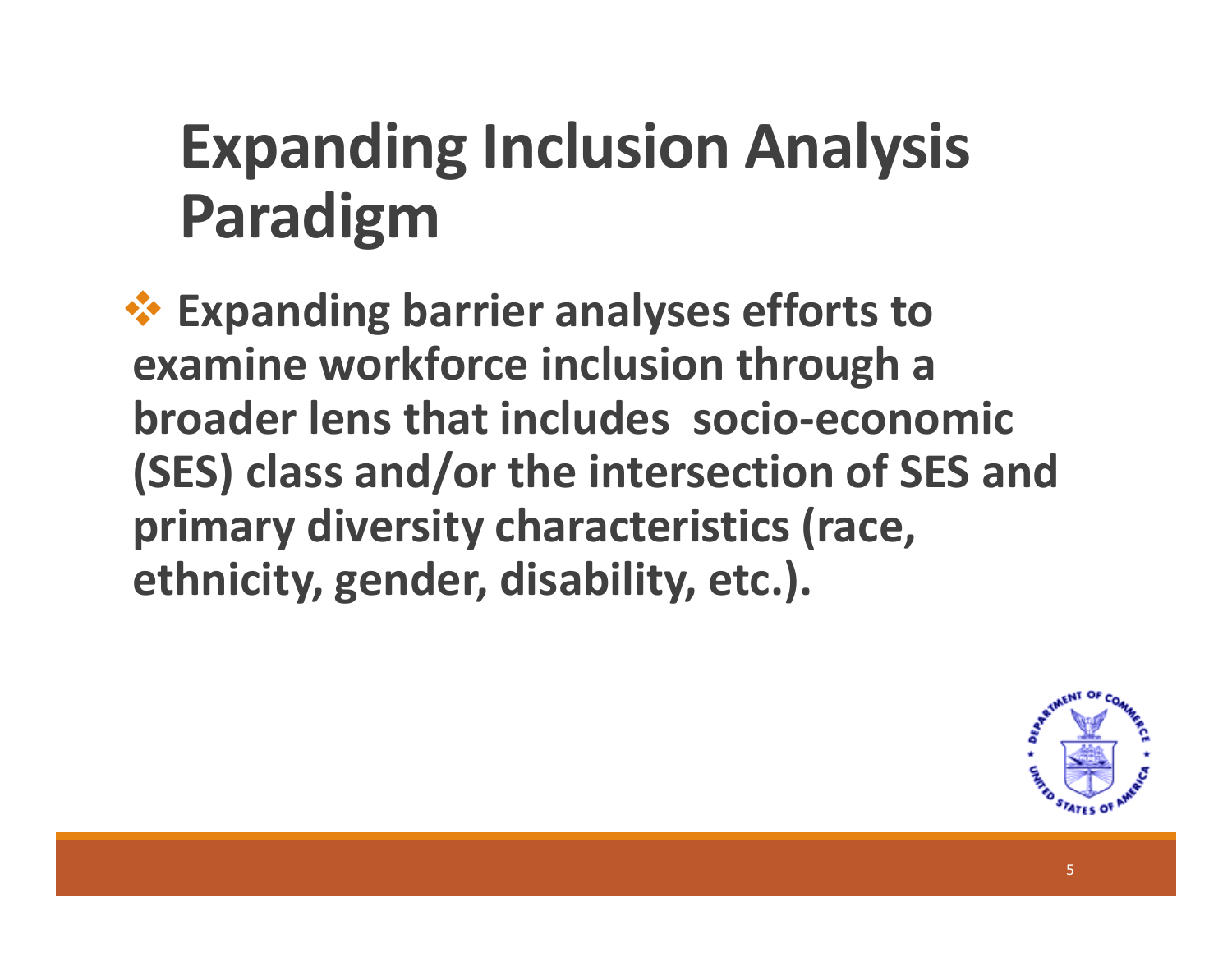#### **Do Differences in Socio-Economic Status have an Effect on Employee Success and Inclusion in the Workplace?**

*For now, here are our research drivers*

**☆ Research reveals that traversing different socioeconomic and cultural contexts may be more challenging for FGPs who lacked the benefit of professional parents and/or immediate family members, "prep" programs, or other exposure that may have helped them successfully access and navigate the workplace**.

*"…Disadvantaged undergraduates' low stocks of capital economic and cultural—hamper their ability to integrate into, and successfully navigate, their universities."*

**Source: Jack, Anthony Abraham. "Culture Shock revisited: The Social and Cultural Contingencies Class Marginality"**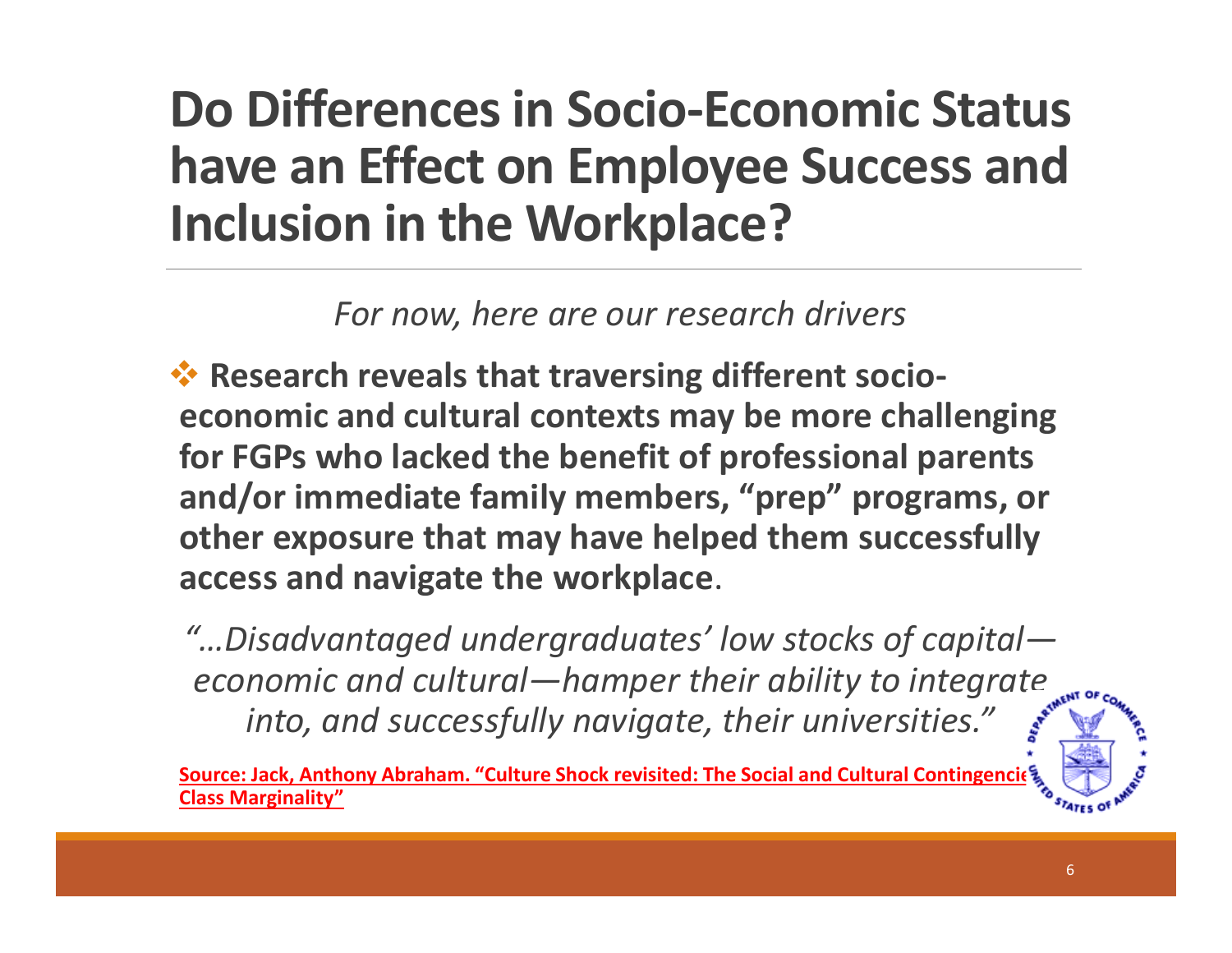#### **Does Differences in Socio-Economic Status have an Effect on Employee Success and Inclusion in the Workplace?**

 **Studies conducted by Payne and Krabill conclude the extent to which an employee fits in and achieves success within an organization depends largely on how their resources, connections (relationships) and hidden rules mesh with the resources, connections and hidden rules of the organization.**

*"From childhood, we learn behaviors and hidden rules necessary for survival in our economic classes."* 

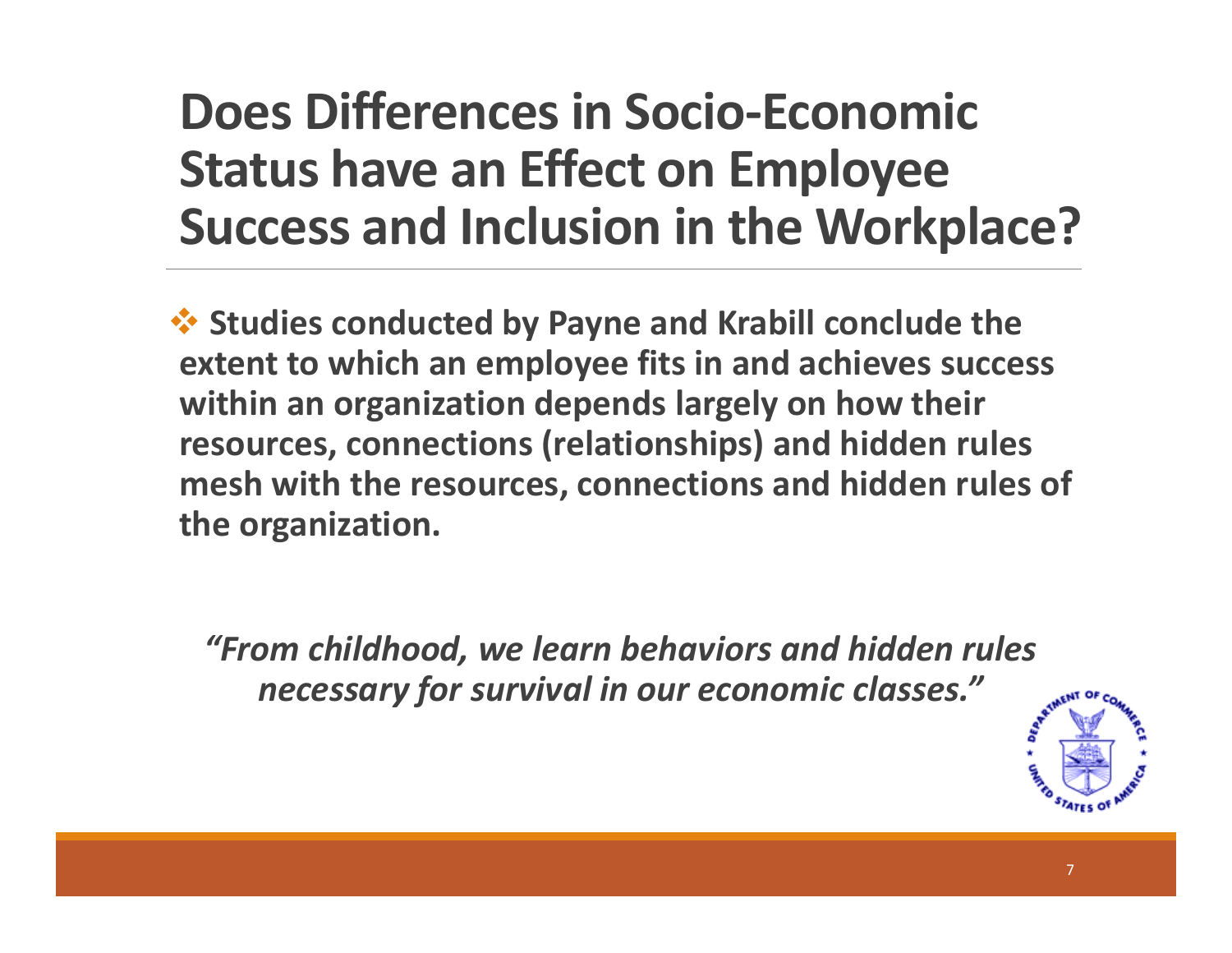## Potential Individual Barriers

- **Lack of awareness and understanding of the "unwritten rules"**
- **<del>☆</del> Lack of awareness on how to tap into and leverage networks**
- **Managing Self Efficacy/Building Professional Confidence**



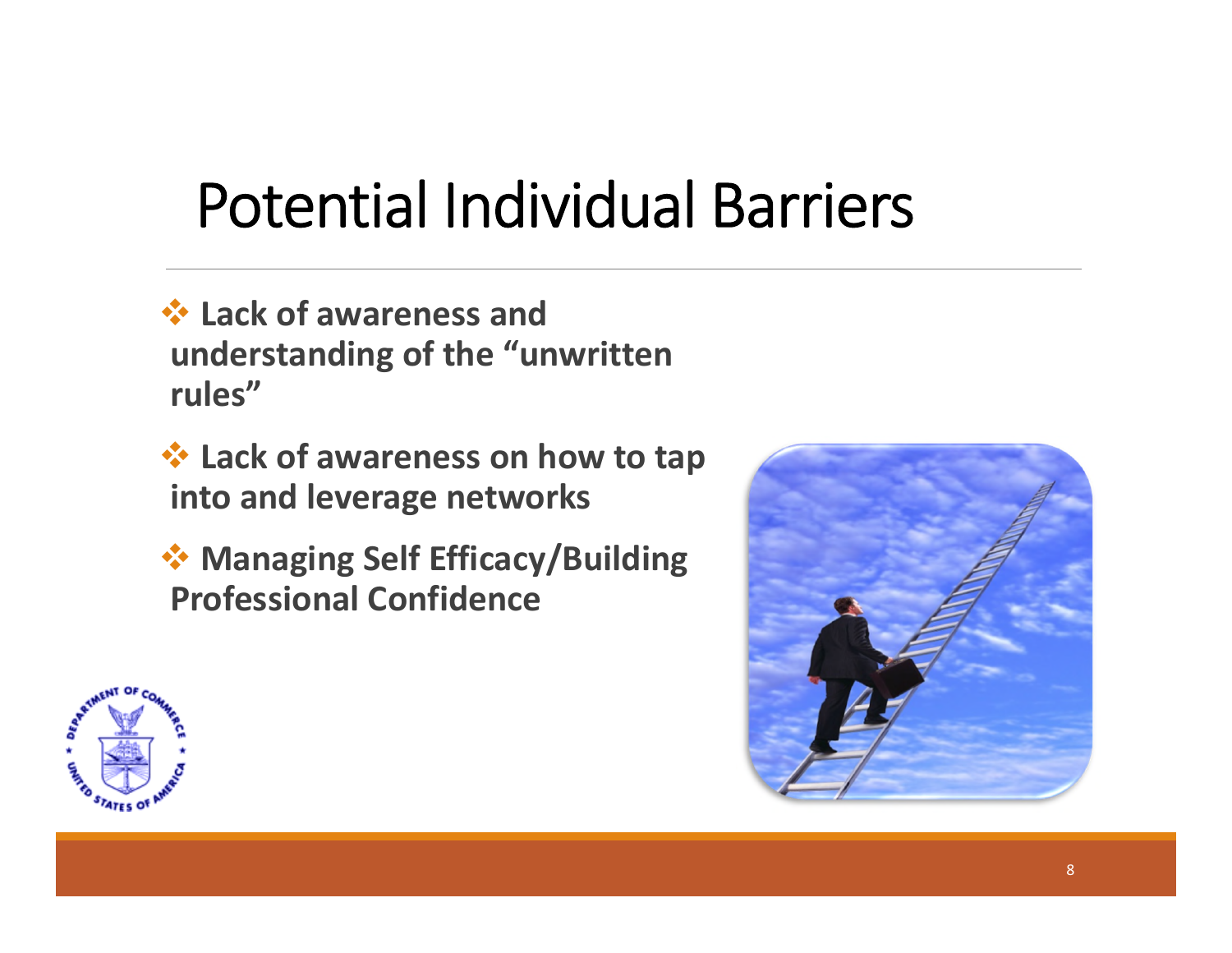### **Potential Institutional Barriers**

**Recruitment Bias** 

 **Cultural Fit, Competencies, and Capacity Bias**

 **Inclusive Networking Opportunities**



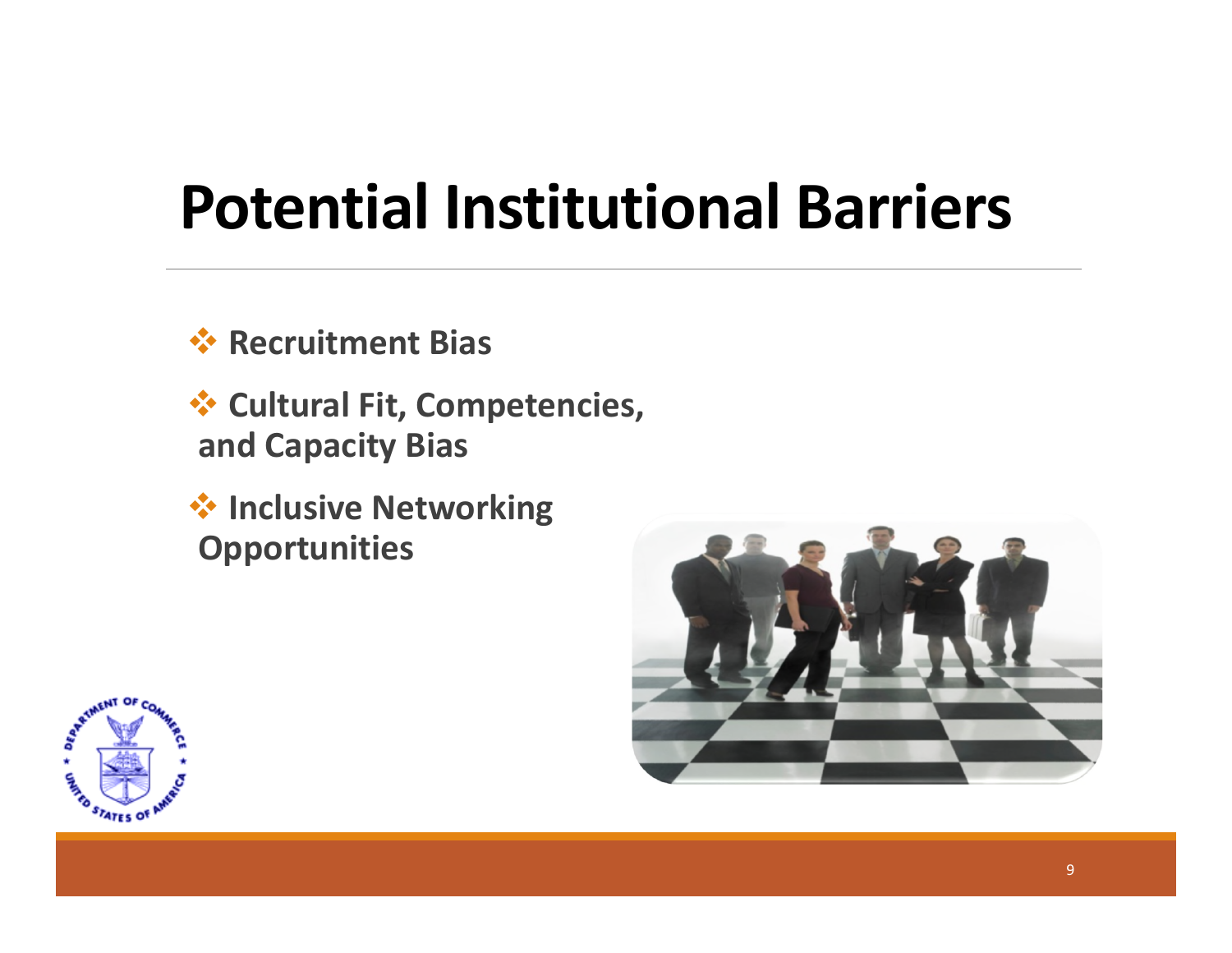### What We Hope to Discover through the Data…

 **The FGPs' experiences in the professional workplace and challenges they may face**

 **Any specific biases, policies, or practices that may impact FGPs' inclusion and/or career ascension**

 **Strategies needed to address potential barriers identified through the data collection—both on an individual and institutional/organizational level**

**Which group of FGPs can benefit from the initiative?**

- o **New entrants to Federal Service**
- o **Certain grade levels/occupations**

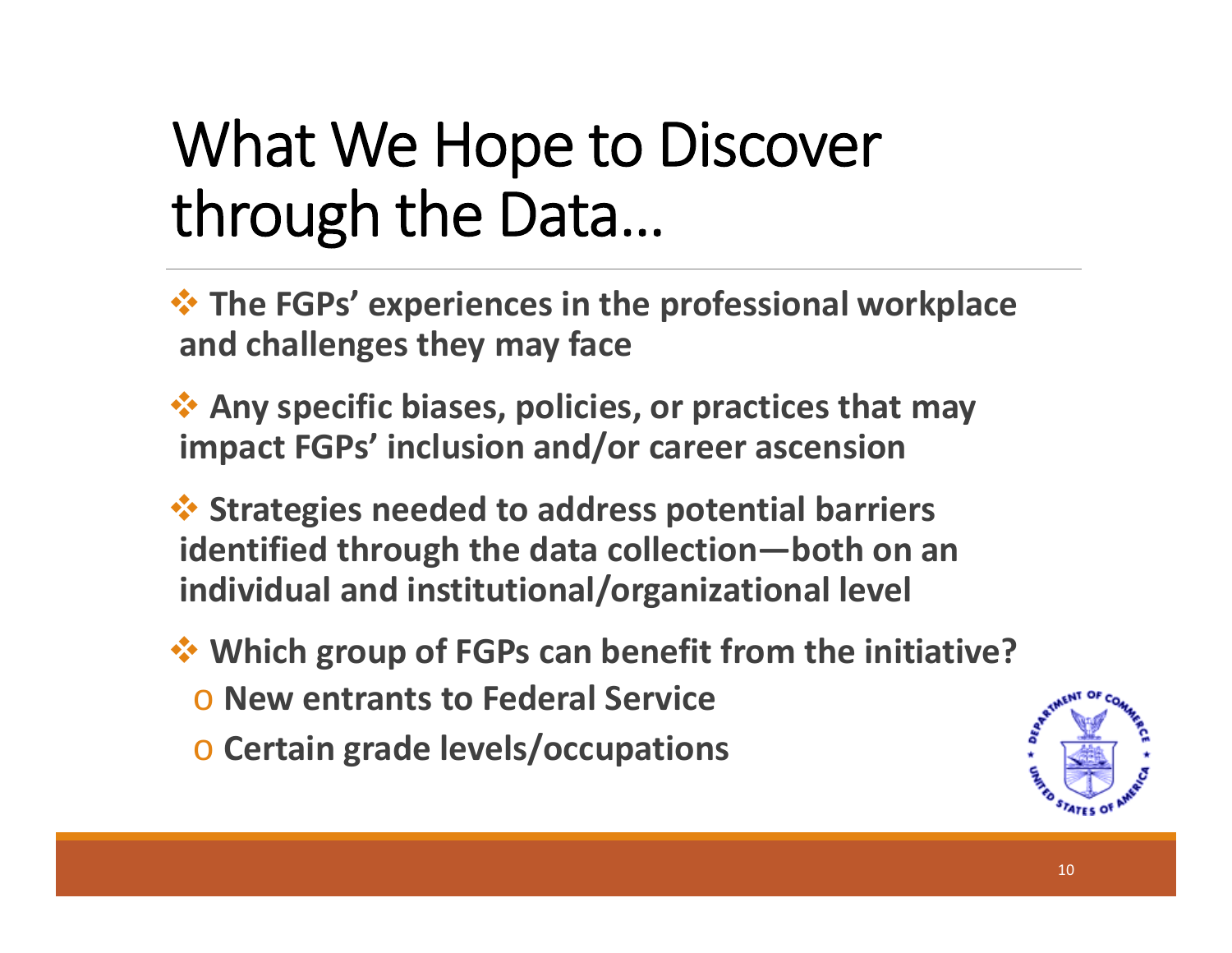## **What We Hope to Discover through the Data…**

**☆ Needs that may differ from those addressed through other leadership development programs**

**→ How do we destigmatize any stigma that may be associated with the group identification as we implement the initiative**

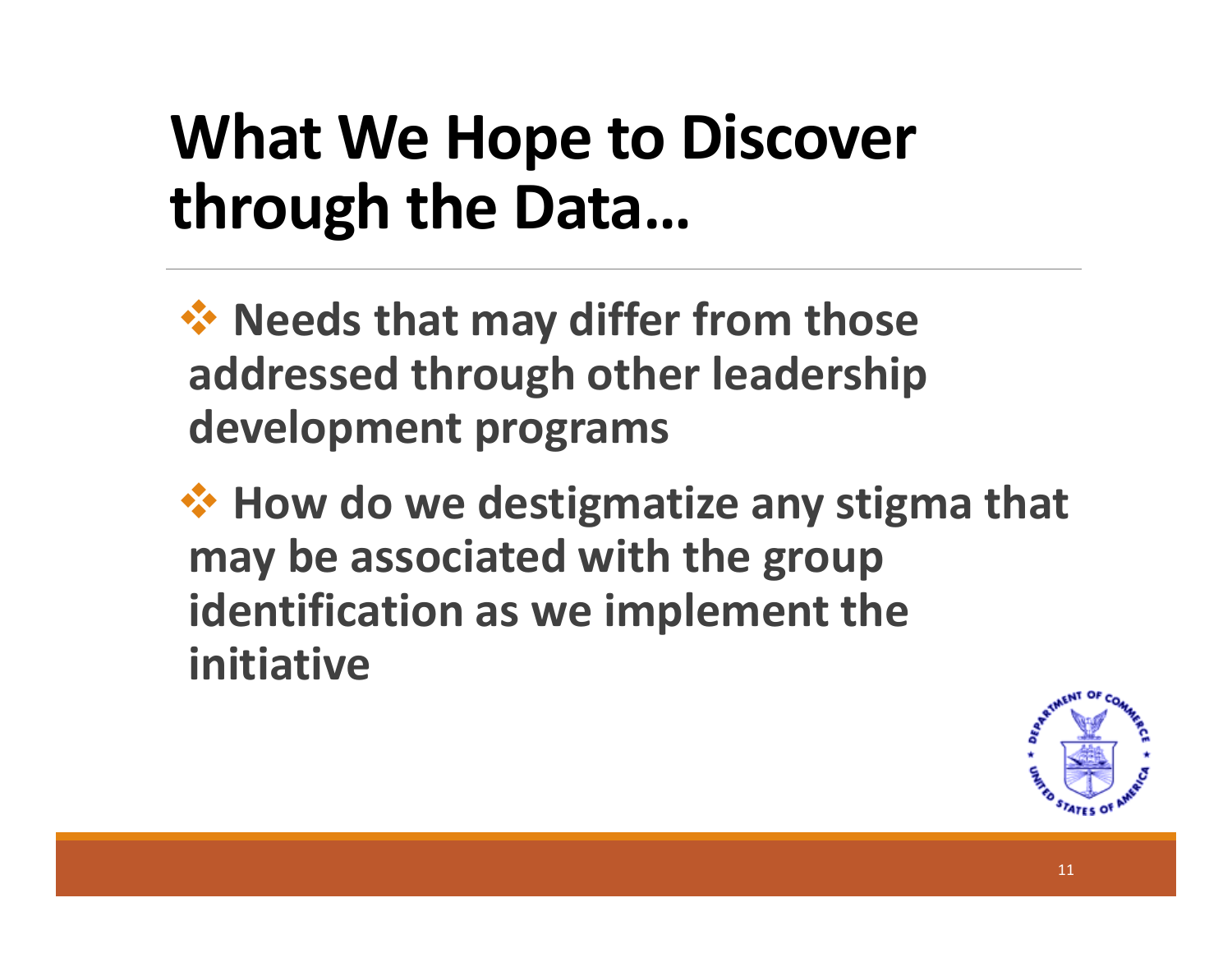#### **FGP Initiative Acknowledgments**

 **Cohort of FGPs, EEO and D&I practitioners from several federal agencies who helped provide a framework for the initiative**

#### **Equal Employment Opportunity Commission**

**Census Bureau**